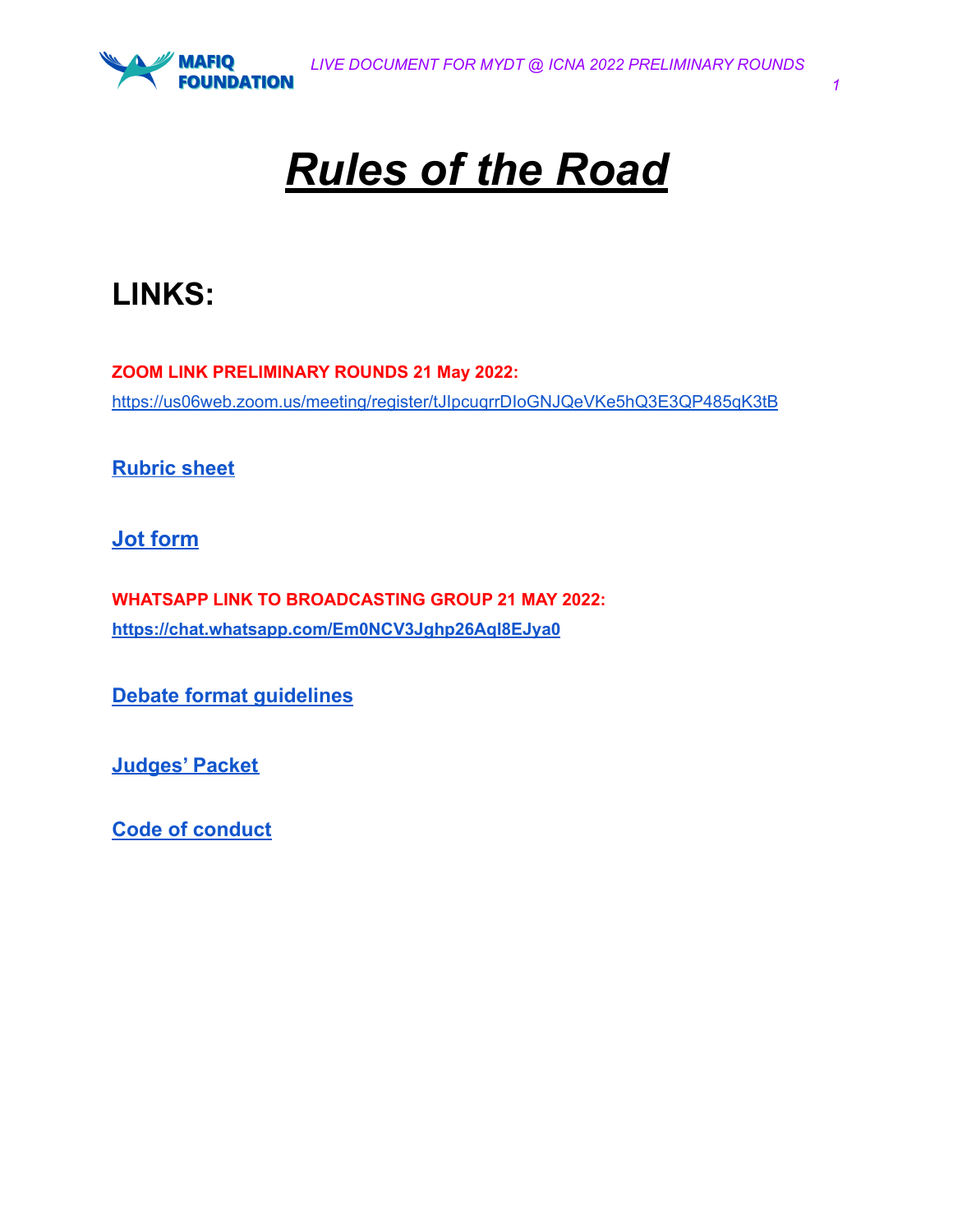



### *Rules/Clarification*

#### **New this year:**

POIs are back, no cross examinations 3rd speakers get 4 minutes instead of 3



Look here for any announcements.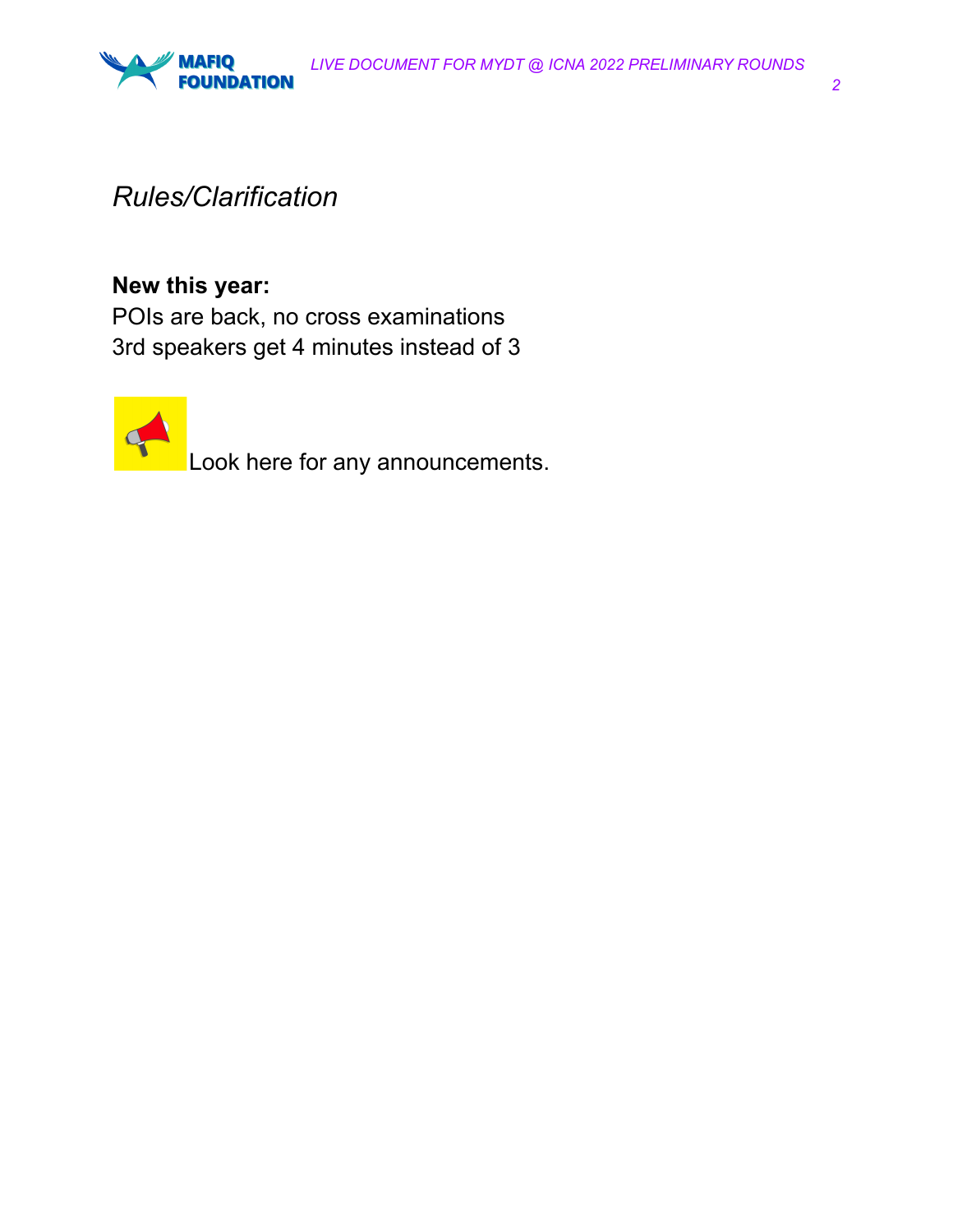

- 1. Please update your Zoom to the most recent version.
- 2. Upon entering the Zoom please rename yourself properly (NO PUNCTUATION)
	- a. Debaters (pre-registration):Team name First Name Last Name
	- b. Coaches: Coach First Name Last Name
	- c. Judges: Judge First Name Last Name
	- d. Observers: Team name Observer First Name Last Name
		- i. Unaffiliated: Replace Team name with "Unaffiliated"
- 3. Judges please assign yourselves to the room labeled "JUDGES' ROOM".
- 4. **East Coast teams:** Please register at 8:30 EST. **West Coast Teams:** Please register at 9:30 EST, 6:30 PST. **Central Zone:** You get to choose.
- 5. Please find your team's breakout room and enter it. (Assign yourself to your team's breakout room).
	- a. Breakout rooms can be accessed by clicking the icon on the bottom right of the screen or by clicking the option that says "More"
	- b. May need to move your cursor over the bottom of the screen with Zoom so that the options pop up



- 6. When everyone has arrived from your team, the coach should go to the breakout room called "TAB ROOM" to register. There may be other coaches registering. Please wait in the TAB room until the tab director is ready to register your team.
- 7. If you do not have a coach, assign one representative from your team to do step 6.
- 8. Once your team is registered, please wait with your team in your room, until 4 minutes before the Round begins.
- 9. After all teams will be accounted for, we will ask everyone to come into the main session to begin.
- 10.Your rooms will be there throughout the tournament so coaches and participants can communicate freely both during prep times and in between sessions.
- 11. If you have any questions or concerns, you may go to the breakout room called "LOBBY", and someone will address your concern or direct you to the right room. If you do not find anyone in the "LOBBY", it may be because a round is in progress. Please try after the round is over.
- 12.EVERYONE! Please stay logged into the zoom throughout the tournament.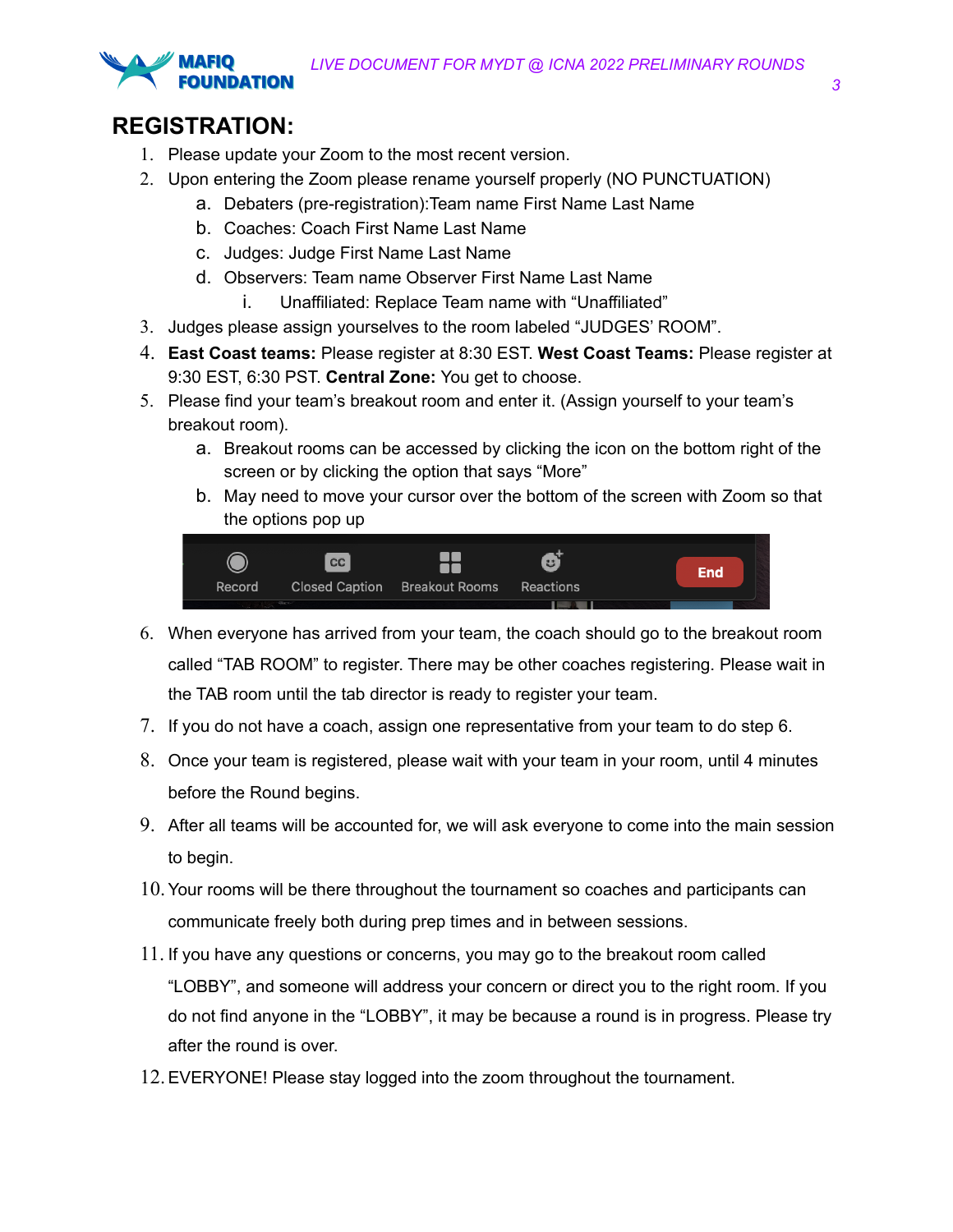

### **PROGRAM**

# **MYDT** 2022 **Schedule**

**Preliminary Rounds** 



| <b>May 21</b>      | <b>Saturday</b><br>Porter de |
|--------------------|------------------------------|
| 8:30a              | Team Verification*           |
| 9:00a              | Judges Meeting               |
| 9:30a              | Team Verification            |
| 9:45a              | Logistics Rundown            |
| 10:10a             | Round 1                      |
| 11:15a             | Room Assignments (round2)    |
| 11:25a             | Impromptu Topic 1 Prep       |
| 11:40a             | Round 2                      |
| 12:45 <sub>p</sub> | <b>BREAK</b>                 |
| l:45p              | Room Assignments (round3)    |
| 1:55 p             | Round 3                      |
| 3:00p              | Room Assignments (round4)    |
| 3:10p              | Impromptu Topic 2 Prep       |
| 3:25p              | Round 4                      |

\* Eastern Teams only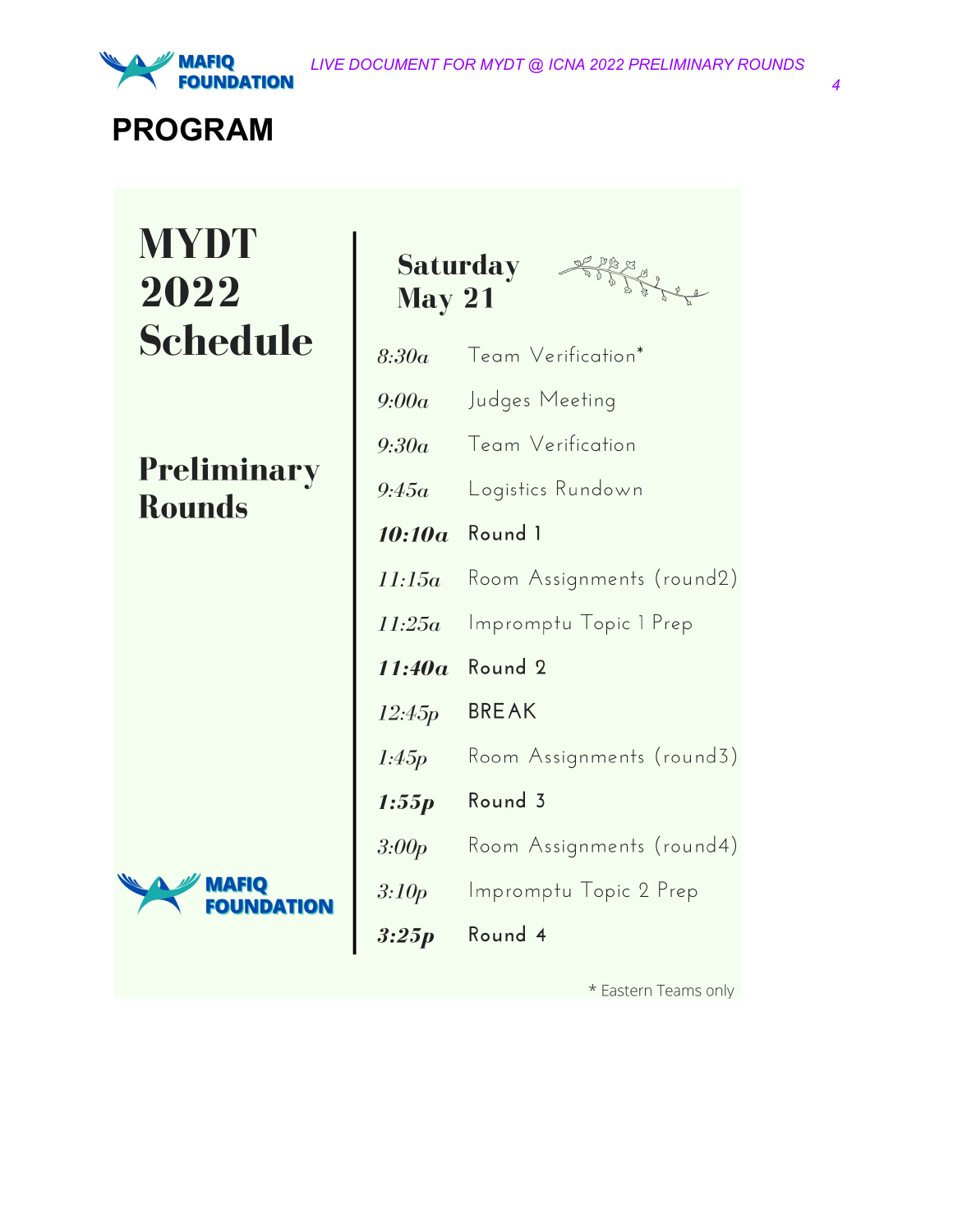

#### **Debaters' Instructions:**

- 1. Please enter your assigned room 5 minutes before the start time of the round.
- 2. Judges will make sure of your speaker positions but please rename yourselves to make sure there is no mistake.
- **3. COIN TOSS:** The judges will toss a coin and show you the results.
- 4. **CAMERA AND AUDIO:** All debaters must have their cameras on at all times so the judges can see all the debaters. Judges' cameras must also be on at all times. Everyone must stay muted except the speaker. All other people in the room, coaches, spectators, must have their cameras off and audio muted.
	- a. Debaters not speaking will unmute for POIs and say. "POI" or "Point of information" or "On that point". This is allowed in addition to using the "Raise hand" feature on zoom  $(\blacksquare)$
- 5. **TIME KEEPING:** Judges will be keeping time but you are encouraged to time yourselves if you like.
	- a. **TIME SIGNALS:**
	- 1. A check mark emoji  $\bigcirc$  by the judge indicates protected time is over and POIs can begin. They will also write "1 minute" in the chat.
	- 2. Judges will put an X mark  $\frac{1}{x}$  and write "1 minute left" after the 4th minute to indicate protected time begins and one minute left.
	- 3. The judges will call out, "**TIME**" when 5 minutes are over. If you go on for another 30 seconds, he/she may call out, "TIME" again. *Remember nothing the debater says after the 5 minute mark can be counted.*
- 6. You may not ask for any extra time/prep time, between speeches. You get the time that the judge takes to score you.
- 7. When the debate is over thank your opponents and mute yourselves to give the judge time to deliberate.
- 8. Judges will give you feedback. Please ask any questions that you may have. Judges are there to help you improve so please take what they say and ask whatever you want. They will also explain why they gave the win to the side they did.
- 9. You may return to your team's room in between rounds and chill with your coaches.
- 10. If you have other teams with the same coach, you may decide to be with the coach in any one of the rooms for one of the coaches teams.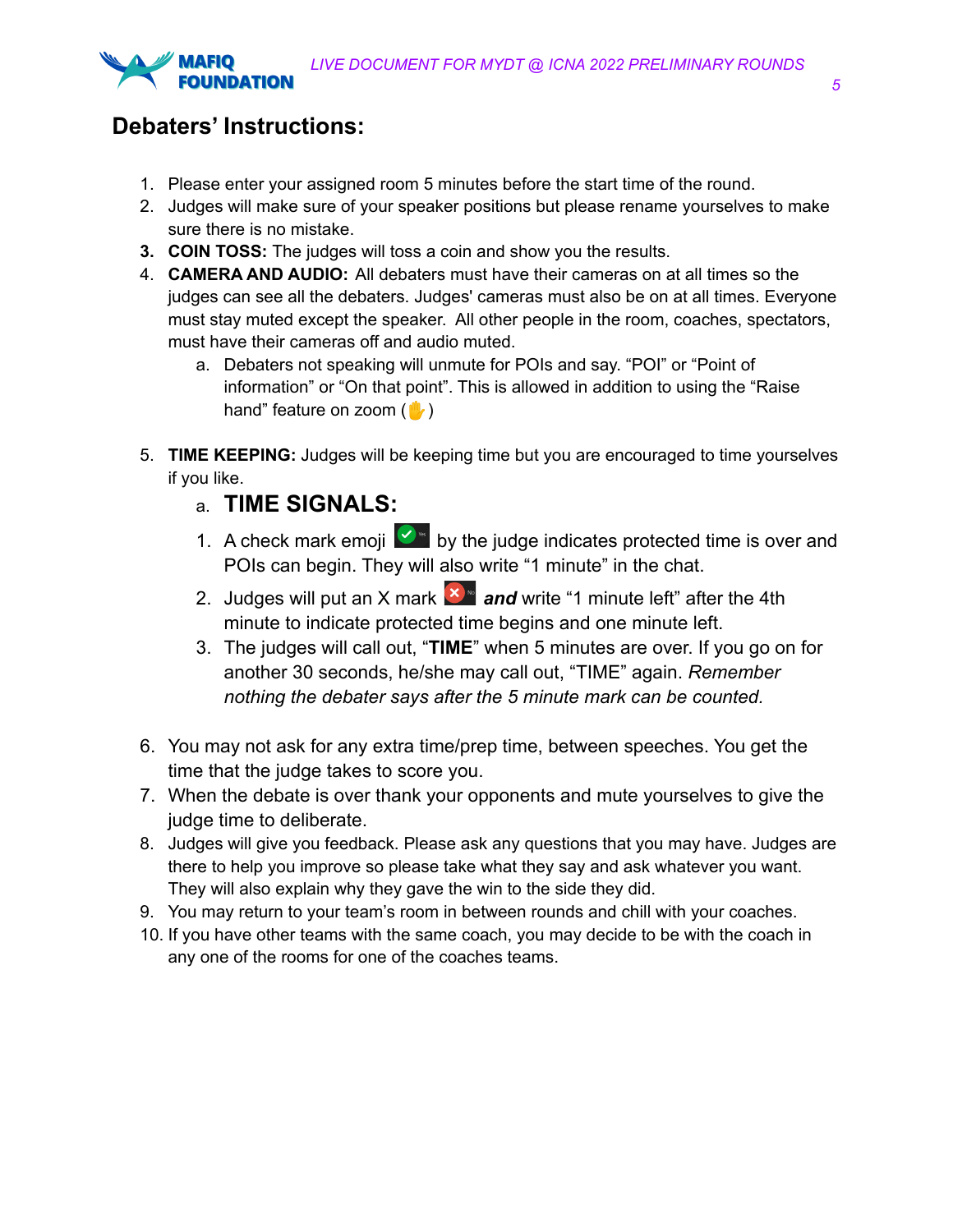

## JUDGES' INSTRUCTIONS/DUTIES

- 1. Please enter your assigned breakout room 5 minutes before the start time of the round.
- 2. Make sure both teams are present.
- 3. Welcome everyone to the round.
- **4. COIN TOSS:** Toss a coin on your phone to determine Prop and Opp. Show the result to the teams by holding up your phone to the camera. You would say, "If it's heads, Team A is Proposition, if it is tails, Team B is Proposition." **DO NOT** ask the teams to choose heads or tails and have the winner of the toss choose their side.
- 5. Give the debaters 3-5 minutes to discuss with each other so they can finalize their points and speaker order. They will especially need this time for the Impromptu Debates. Because debates won't want to discuss their points in front of their opponents, it's recommended they call each other on their phones to discuss their points.
- 6. Call the debaters back to attention when the 3-5 minutes are up and make sure the students are named correctly with the correct speaker place. Eg. MUNA 3 Ahmad Khan - 1st Prop
- 7. Open your **Jot [form](https://www.jotform.com/build/210767166488164#preview)** and fill in all appropriate boxes. This is a good time to double check speaker positions, prop/opp, and team names. Please do not rush this step.
	- **a. CAMERA AND AUDIO:** All debaters must have their cameras on at all times so the judges can see all the debaters. Judges' cameras must also be on at all times. Everyone must stay muted except the speaker. All other people in the room, coaches, spectators, must have their cameras off and audio muted.
	- b. Debaters not speaking will unmute for POIs and say. "POI" or "Point of information" or "On that point". This is allowed in addition to using the Raise hand feature on zoom  $(\mathbb{I})$ .
- 8. Clarify the rules and logistics to all debaters and audience members. Important things to go over are:
	- a. Speech times for each speaker (5 min for first four speakers and 4 min for concluding speakers)
	- b. The speaker only has permission to speak once you call them up.
	- c. Signals used to demonstrate 1 minute into speech (**8** and "1 minute" in

chat), 1 minute remaining (**X**<sup>3</sup> and write "1 minute left"), and the end of their time (Call out "**TIME**"). Also clarify that POI are only allowed in

between the  $\mathbb{Z}^*$  and the  $\mathbb{Z}^*$ . Please show these signals so debaters know what they will look like.

- d. Clarify the procedure for POIs by demonstrating with the  $\mathbf{u}_i$  emoji and verbally saying "POI".
- e. Clarify that once the debate starts that **only person who's mic should be unmuted is the current speaker or another debater if they are giving a POI.** No other debater is allowed to speak when it is not their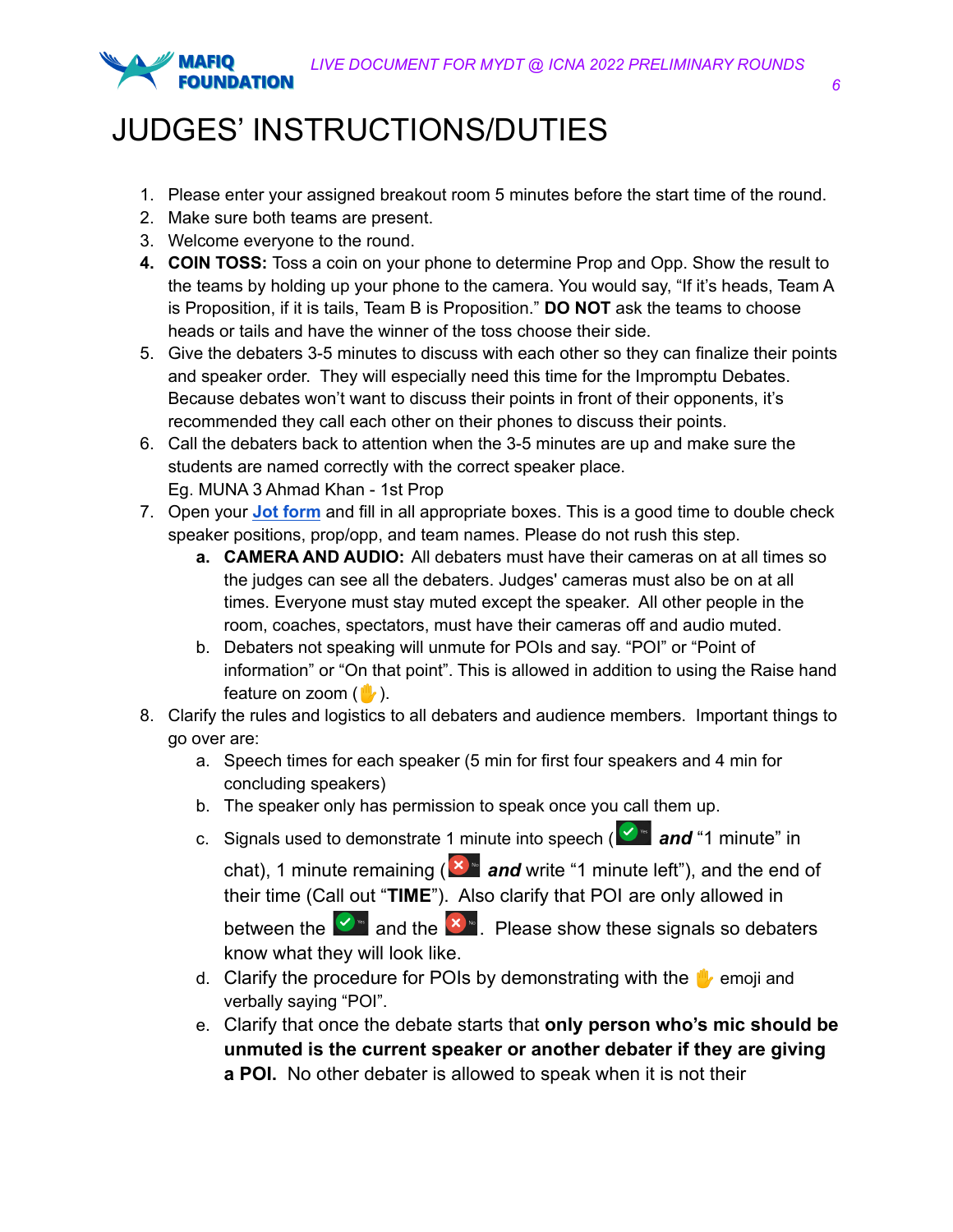

#### designated time and **audience members are never allowed to speak, write in chat, or cheer.** (Audience members will need this reminder)

- f. Ask the debaters if they understand and proceed if they do.
- 9. Open the debate by stating the topic "The topic before the house today is..."
- 10. Call the speakers up.
	- a. You may say, "I call upon the 1st speaker from the Proposition, Ahmad Khan. Your time begins with your first word."
- 11. Keep time. Students may want to time themselves and that is fine too. They may also tell you when their time begins, which is OK.

#### a. **TIME SIGNALS:**

- 4. Put a check mark emoji **2** and write "1 minute" in the chat, after the first minute to indicate protected time is over.
- 5. Put an X mark  $\mathbf{X}^*$  and write "1 minute left" after the 4th minute to indicate protected time begins and one minute left.
- 6. Call out, "**TIME**" when 5 minutes are over. If the debater goes on for another 30 seconds, you may call out, "TIME" again. *Please make sure you put down your pen once 5 minutes are over. Nothing the debater says after the 5 minute mark can be counted.*
- 7. (If there are multiple judges you may want to clarify who will be tracking time and and giving the signals)
- 12.Score the debater immediately after they are done speaking. Please do not leave this to the end. (You will put the scores into the jotform)
- 13.Have the **[Rubric guide](http://debate.mafiq.org/wp-content/uploads/2022/05/MYDT-RUBRIC-2022.pdf) printed in front of you or open on your screen.** Take your time in scoring while referring to the Rubric guide. Scoring of the debaters is most critical as it is the scores and not the wins and losses that determine which teams advance.
- 14.Debaters may not ask for any extra time/prep time, between speeches. They get the time that you are scoring as a breather but no extra time.

#### 15. **ORDER of SPEAKERS:**

- **a.** Prop 1, Opp 1, Prop 2, Opp, 2**,** *Opp 3***,** Prop 3
- 16.Thank the debaters for the debate and say that you will get back to them. Turn your camera off and ask everyone to stay muted so you can concentrate on your scoring and deliberating.
- 17.If you are judging with another judge, please go to the Judges' Deliberation Room assigned to you.
- 18. Submit your ballot.
- 19. Return to the group to give feedback. Feedback includes:
	- a. What team won and why you gave them that win to which side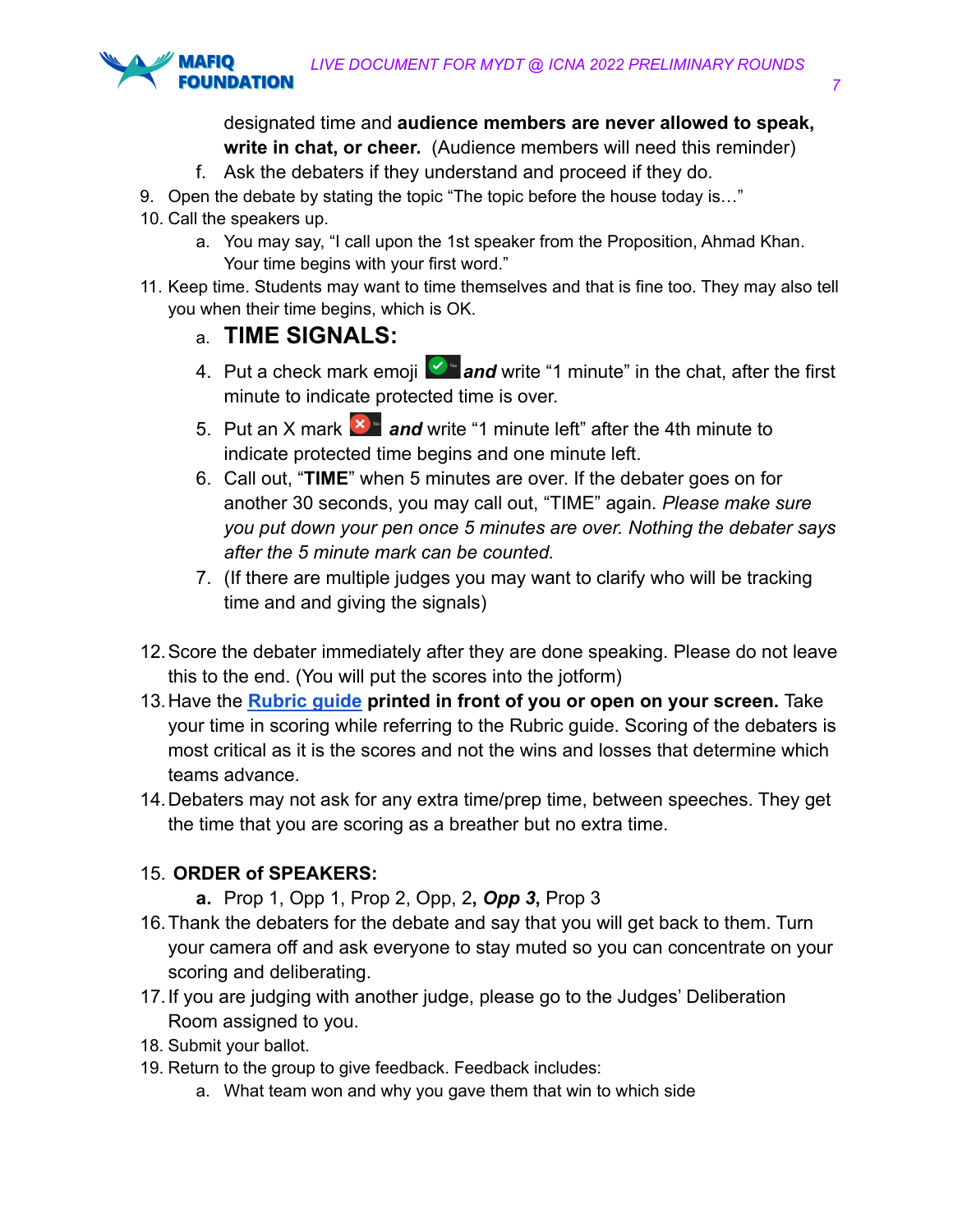

- b. General commendations and recommendation to improve. If you feel a particular debater would benefit from a specific comment please do not hesitate to say it. Debaters love hearing feedback and are looking to gain from the judges comments.
- c. Best Speaker of the debate
- d. Open the floor to the debaters is they have specific questions and answer them if you are able. (Note: Only the debaters can ask questions, not the audience).
- e. Keep track of time. Sometimes feedback can go on for too long and risks cutting into the next round.
- 20. You may return to the judges room in between rounds and chill with other adjudicators.